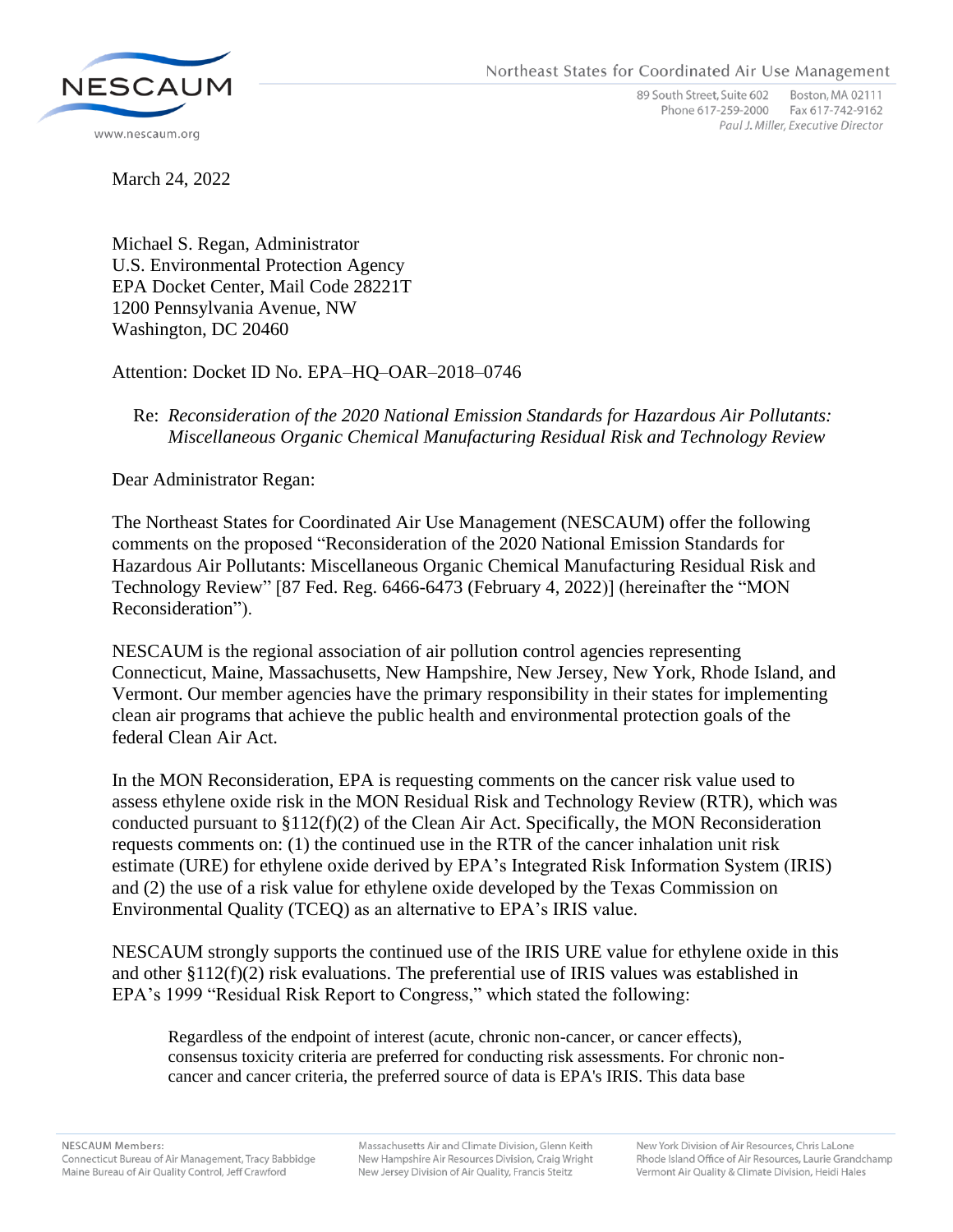provides toxicity criteria that have undergone internal peer review, and, for recent assessments, external peer review, and have been approved Agency-wide. The toxicological basis for the criterion is provided, as well as other supporting data and information regarding the uncertainty in the assessment.<sup>1</sup>

The EPA has used toxicity values developed by other authoritative bodies when an IRIS value was not available for a pertinent contaminant. However, that is clearly not the case for ethylene oxide. Over an 18-year period, at least four drafts of the IRIS ethylene oxide cancer evaluation were reviewed by a wide range of "EPA scientists, interagency reviewers from other federal agencies and the Executive Office of the President, the public, and independent scientists external to the EPA,"<sup>2</sup> culminating in the adoption of the current IRIS URE in December 2016.

The issues considered in the TCEQ analysis, including the selection of a dose-response model, were carefully evaluated and documented in the development and review of the IRIS value. However, if the TCEQ or another party has evidence of new information that would merit a reconsideration of the IRIS derivation, that information should be submitted to IRIS for consideration and peer review. Reconsideration of the highly reviewed, recently finalized IRIS value for ethylene oxide in the context of a residual risk analysis is inappropriate.

Although not specifically a subject of this reconsideration, NESCAUM continues to be concerned that, in the MON RTR analysis, EPA altered the IRIS URE to justify the allowance of cancer risk levels higher than those generally considered to be acceptable by the Agency. The RTR states that, "(a)lthough the post-control risks are greater than 100-in-1 million (*i.e.,* 200 to 300-in-1 million), due to the inherent health protective nature of our risk assessment methods and the uncertainties in this assessment, we believe that this risk assessment is more likely to overestimate rather than underestimate the risks." [84 Fed. Reg. 69217] The RTR then goes on to employ two alterations of the IRIS value that result in reduced risk estimates for this category: the use of a central estimate of ethylene oxide cancer risk rather than the upper bound confidence level and (2) the choice of an alternative dose-response model for calculating the risk of lymphoid cancer.

While NESCAUM acknowledges that risk assessment is not an exact science, we do not support EPA's reinterpretation of IRIS cancer potencies to justify policy decisions. The use of conservative assumptions in cancer assessments is necessary and appropriate, due to the severity of the health impacts of that disease, particularly for known human carcinogens, like ethylene

<sup>1</sup> U.S. EPA, Residual Risk Report to Congress, pp. 56-57, March 1999, EPA-453/R-99-001. [https://www.epa.gov/sites/production/files/2013-08/documents/risk\\_rep.pdf.](https://www.epa.gov/sites/production/files/2013-08/documents/risk_rep.pdf)

<sup>2</sup> U.S. EPA, Evaluation of the Inhalation Carcinogenicity of Ethylene Oxide (CASRN 75–21–8) in Support of Summary Information on the Integrated Risk Information System (IRIS), p. XV, December 2016. EPA/635/R– 16/350Fa. [https://cfpub.epa.gov/ncea/iris/iris\\_documents/documents/toxreviews/1025tr.pdf.](https://cfpub.epa.gov/ncea/iris/iris_documents/documents/toxreviews/1025tr.pdf)